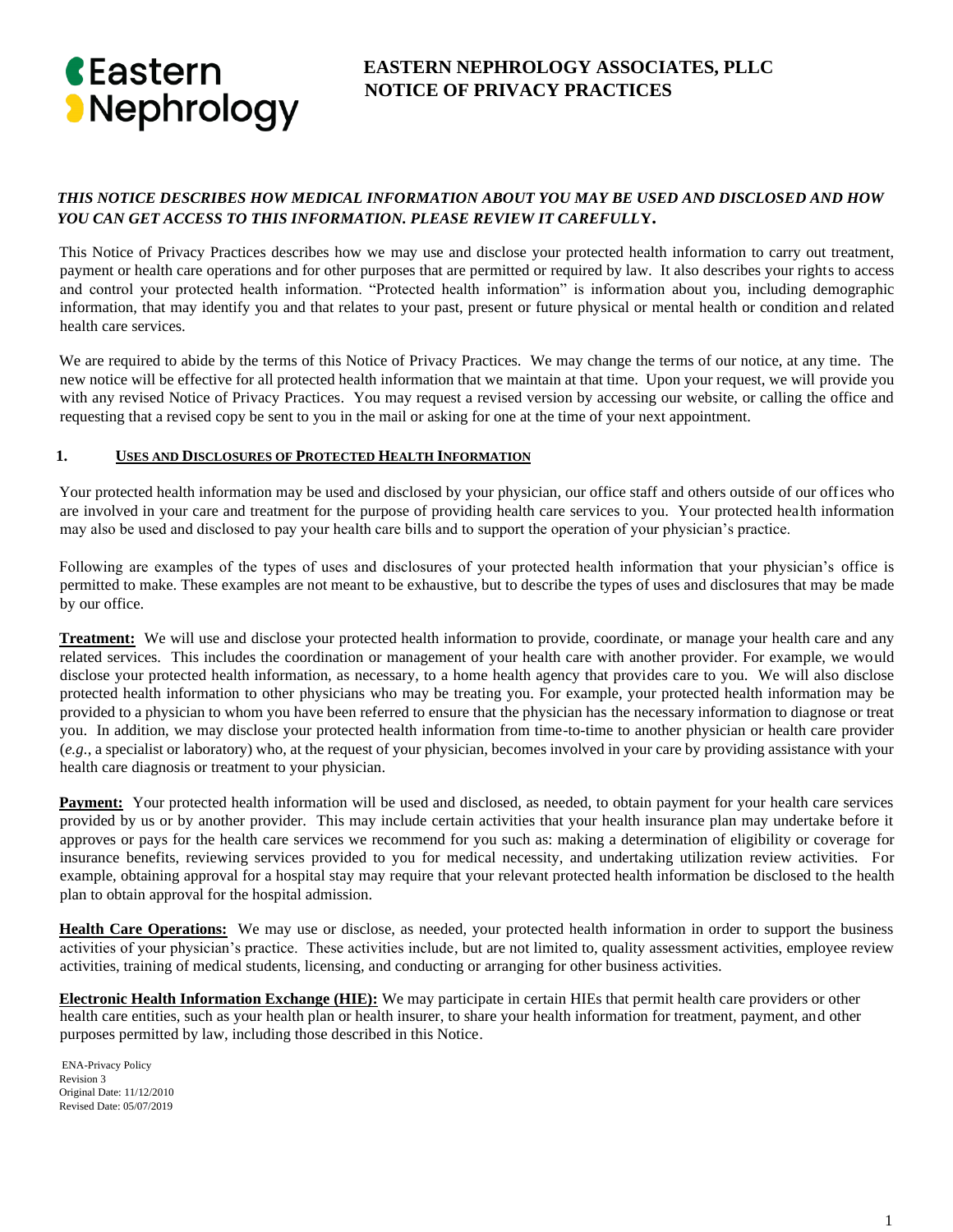We participate in NC HealthConnex. You may request to opt out by submitting the form downloaded directly from https://files.nc.gov/hiea/documents/files/nchiea\_opt\_out\_form.pdf. Your opt out will not affect our obligation to disclose your health information to the NC HealthConnex when you receive services that are paid for by Medicaid.

**Appointment Reminders/Treatment Communication:** Unless you request that we do not, we are permitted to use your health information to provide you with appointment reminders or other treatment alternatives or other health-related benefits and services that may be of interest to you.

We will share your protected health information with third party "business associates" that perform various activities (for example, billing or transcription services) for our practice. Whenever an arrangement between our office and a business associate involves the use or disclosure of your protected health information, we will have a written contract that contains terms that will protect the privacy of your protected health information.

**Other Permitted and Required Uses and Disclosures That May Be Made without Your Authorization or Opportunity to agree or Object:** We may use or disclose your protected health information in the following situations without your authorization or providing you the opportunity to agree or object. These situations include:

**Required By Law:** We may use or disclose your protected health information to the extent that the use or disclosure is required by law. The use or disclosure will be made in compliance with the law and will be limited to the relevant requirements of the law. You will be notified, if required by law, of any such uses or disclosures.

**Public Health:** We may disclose your protected health information for public health activities and purposes to a public health authority that is permitted by law to collect or receive the information. For example, a disclosure may be made for the purpose of preventing or controlling disease, injury or disability.

**Communicable Diseases:** We may disclose your protected health information, if authorized by law, to a person who may have been exposed to a communicable disease or may otherwise be at risk of contracting or spreading the disease or condition.

**Health Oversight:** We may disclose protected health information to a health oversight agency for activities authorized by law, such as audits, investigations, and inspections. Oversight agencies seeking this information include government agencies that oversee the health care system, government benefit programs, other government regulatory programs and civil rights laws.

**Abuse or Neglect:** We may disclose your protected health information to a public health authority that is authorized by law to receive reports of child abuse or neglect. In addition, we may disclose your protected health information if we believe that you have been a victim of abuse, neglect or domestic violence to the governmental entity or agency authorized to receive such information. In this case, the disclosure will be made consistent with the requirements of applicable federal and state laws.

**Food and Drug Administration:** We may disclose your protected health information to a person or company required by the Food and Drug Administration for the purpose of quality, safety, or effectiveness of FDA-regulated products or activities including, to report adverse events, product defects or problems, biologic product deviations, to track products; to enable product recalls; to make repairs or replacements, or to conduct post marketing surveillance, as required.

**Legal Proceedings:** We may disclose protected health information in the course of any judicial or administrative proceeding, in response to an order of a court or administrative tribunal (to the extent such disclosure is expressly authorized), or in certain conditions in response to a subpoena, discovery request or other lawful process.

Law Enforcement: We may also disclose protected health information, so long as applicable legal requirements are met, for law enforcement purposes. These law enforcement purposes include (1) legal processes and otherwise required by law, (2) limited information requests for identification and location purposes, (3) pertaining to victims of a crime, (4) suspicion that death has occurred as a result of criminal conduct, (5) in the event that a crime occurs on the premises of our practice, and (6) medical emergency (not on our practice's premises) and it is likely that a crime has occurred.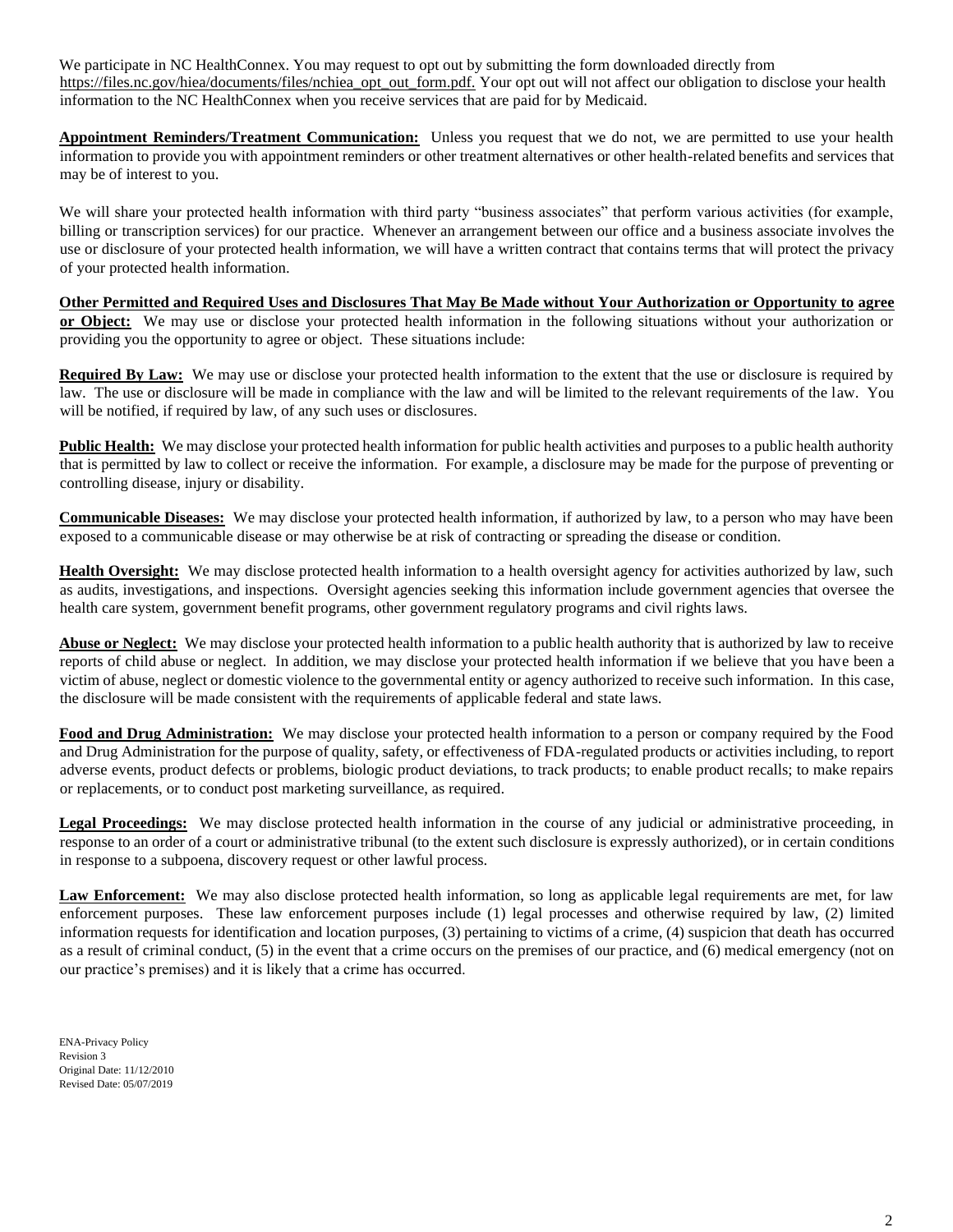**Coroners, Funeral Directors, and Organ Donation:** We may disclose protected health information to a coroner or medical examiner for identification purposes, determining cause of death or for the coroner or medical examiner to perform other duties authorized by law. We may also disclose protected health information to a funeral director, as authorized by law, in order to permit the funeral director to carry out their duties. We may disclose such information in reasonable anticipation of death. Protected health information may be used and disclosed for cadaveric organ, eye or tissue donation purposes.

**Research:** We may disclose your protected health information to researchers when their research has been approved by an institutional review board that has reviewed the research proposal and established protocols to ensure the privacy of your protected health information.

**Criminal Activity:** Consistent with applicable federal and state laws, we may disclose your protected health information, if we believe that the use or disclosure is necessary to prevent or lessen a serious and imminent threat to the health or safety of a person or the public. We may also disclose protected health information if it is necessary for law enforcement authorities to identify or apprehend an individual.

**Protected Health Information about Decedents:** Any individually identifiable health information of a person deceased more than 50 years is no longer considered PHI under the Privacy Rule.

**Military Activity and National Security:** When the appropriate conditions apply, we may use or disclose protected health information of individuals who are Armed Forces personnel (1) for activities deemed necessary by appropriate military command authorities; (2) for the purpose of a determination by the Department of Veterans Affairs of your eligibility for benefits, or (3) to foreign military authority if you are a member of that foreign military services. We may also disclose your protected health information to authorized federal officials for conducting national security and intelligence activities, including for the provision of protective services to the President or others legally authorized.

**Workers' Compensation:** We may disclose your protected health information as authorized to comply with workers' compensation laws and other similar legally-established programs.

**Inmates:** We may use or disclose your protected health information if you are an inmate of a correctional facility and your physician created or received your protected health information in the course of providing care to you.

#### **Uses and Disclosures of Protected Health Information Based upon Your Written Authorization**

Other uses and disclosures of your protected health information will be made only with your written authorization, unless otherwise permitted or required by law as described above. You may revoke this authorization in writing at any time. If you revoke your authorization, we will no longer use or disclose your protected health information for the reasons covered by your written authorization. Please understand that we are unable to take back any disclosures already made with your authorization.

#### **Other Permitted and Required Uses and Disclosures That Require Providing You the Opportunity to Agree or Object**

We may use and disclose your protected health information in the aforementioned instances. You have the opportunity to agree or object to the use or disclosure of all or part of your protected health information. If you are not present or able to agree or object to the use or disclosure of the protected health information, then your physician may, using professional judgment, determine whether the disclosure is in your best interest.

#### **Others Involved in Your Health Care or Payment for your Care**

Unless you object, we may disclose to a member of your family, a relative, a close friend or any other person you identify, your protected health information that directly relates to that person's involvement in your health care. If you are unable to agree or object to such a disclosure, we may disclose such information as necessary if we determine that it is in your best interest based on our professional judgment. We may use or disclose protected health information to notify or assist in notifying a family member, personal representative or any other person that is responsible for your care of your location, general condition or death. Finally, we may use or disclose your protected health information to an authorized public or private entity to assist in disaster relief efforts and to coordinate uses and disclosures to family or other individuals involved in your health care.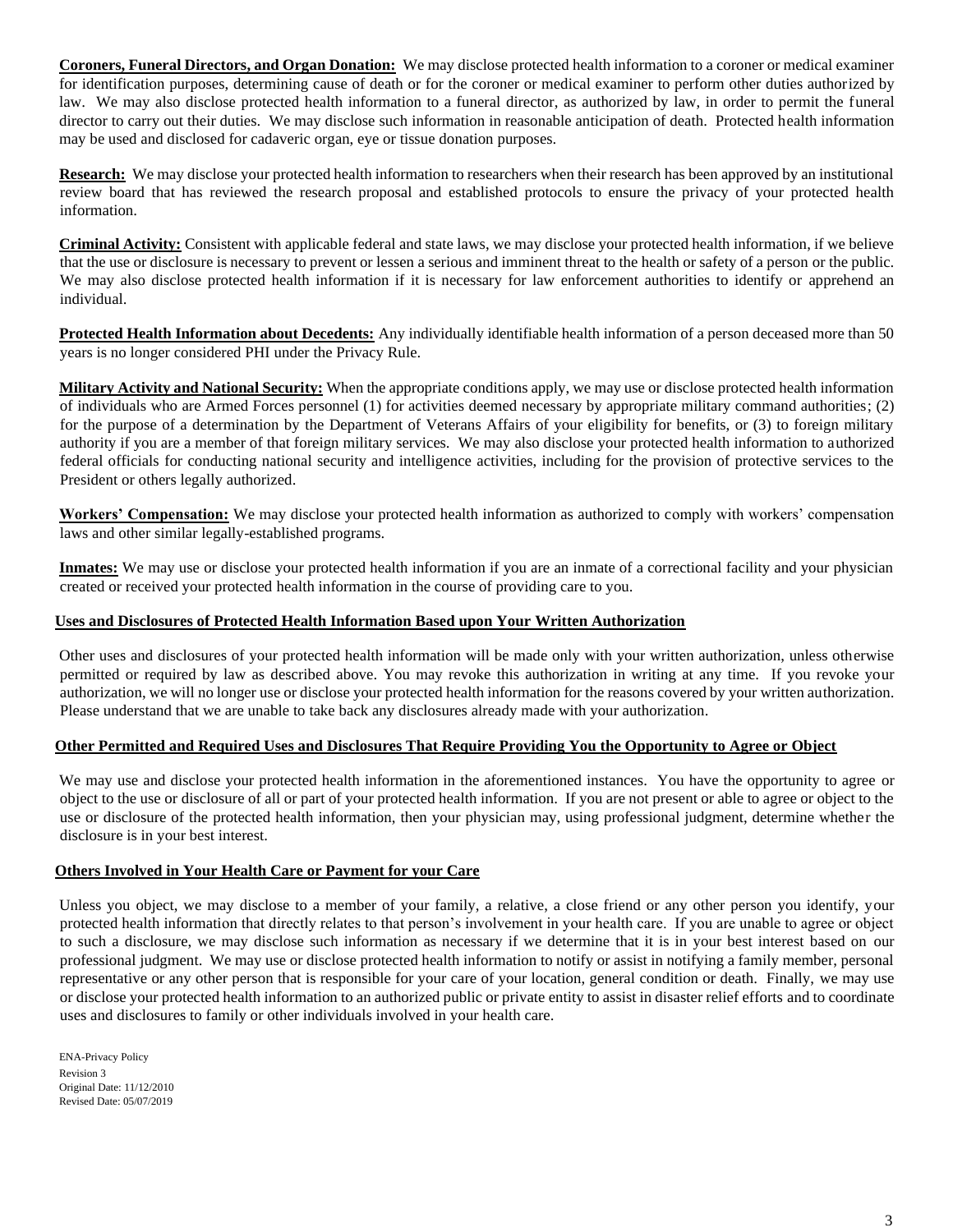## **2. YOUR RIGHTS**

The following is a statement of your rights with respect to your protected health information and a brief description of how you may exercise these rights.

You have the right to inspect and copy your protected health information. This means you may inspect and obtain a copy in an electronic form and format of protected health information about you for so long as we maintain the protected health information. You may obtain your medical record that contains medical and billing records and any other records that your physician and the practice use for making decisions about you. As permitted by federal or state law, we may charge you a reasonable copy fee for a copy of your records.

Under federal law, however, you may not inspect or copy the following records: psychotherapy notes; information compiled in reasonable anticipation of, or use in, a civil, criminal, or administrative action or proceeding; and laboratory results that are subject to law that prohibits access to protected health information. Depending on the circumstances, a decision to deny access may be reviewable. In some circumstances, you may have a right to have this decision reviewed. Please contact our Privacy Officer if you have questions about access to your medical record.

**You have the right to request a restriction of your protected health information**. This means you may ask us not to use or disclose any part of your protected health information for the purposes of treatment, payment or health care operations. \*You may request a restriction on a service(s) you paid in full and out -of -pocket. You may also request that any part of your protected health information not be disclosed to family members or friends who may be involved in your care or for notification purposes as described in this Notice of Privacy Practices. Your request must state the specific restriction requested and to whom you want the restriction to apply.

Your physician is not required to agree to a restriction that you may request. If your physician does agree to the requested restriction, we may not use or disclose your protected health information in violation of that restriction unless it is needed to provide emergency treatment. With this in mind, please discuss any restriction you wish to request with your physician. You may request a restriction in writing to our Privacy Officer.

**You have the right to request to receive confidential communications from us by alternative means or at an alternative location.** We will accommodate reasonable requests. We may also condition this accommodation by asking you for information as to how payment will be handled or specification of an alternative address or other method of contact. We will not request an explanation from you as to the basis for the request. Please make this request in writing to our Privacy Officer. We will respond to your request within 60 from date of written request.

You may have the right to have your physician amend your protected health information. This means you may request an amendment of protected health information about you in a designated record set for so long as we maintain this information. In certain cases, we may deny your request for an amendment. If we deny your request for amendment, you have the right to file a statement of disagreement with us and we may prepare a rebuttal to your statement and will provide you with a copy of any such rebuttal. Please contact our Privacy Officer if you have questions about amending your medical record.

**You have the right to receive an accounting of certain disclosures we have made, if any, of your protected health information**. This right applies to disclosures for purposes other than treatment, payment or health care operations as described in this Notice of Privacy Practices. It excludes disclosures we may have made to you if you authorized us to make the disclosure (i.e. Disability, Life Insurance), for a facility directory, to family members or friends involved in your care, or for notification purposes, for national security or intelligence, to law enforcement (as provided in the privacy rule) or correctional facilities, as part of a limited data set disclosure. You have the right to receive specific information regarding these disclosures that occur after April 14, 2003. The right to receive this information is subject to certain exceptions, restrictions and limitations. Please submit your request for a copy to our Privacy Officer.

**You have the right to be notified of a Breach of Personal Health Information.** Any use or disclosure made with a probability of your PHI being compromised we will notify you.

**Genetic Information** GINA (Genetic Information Nondiscrimination Act of 2008). Any genetic information will not be released to health plans for underwriting purposes, except for long-term care policies. Genetic testing is an analysis of human DNA, RNA, chromosomes, proteins, or metabolites if the analysis detects genotypes, mutation, or chromosomal changes.